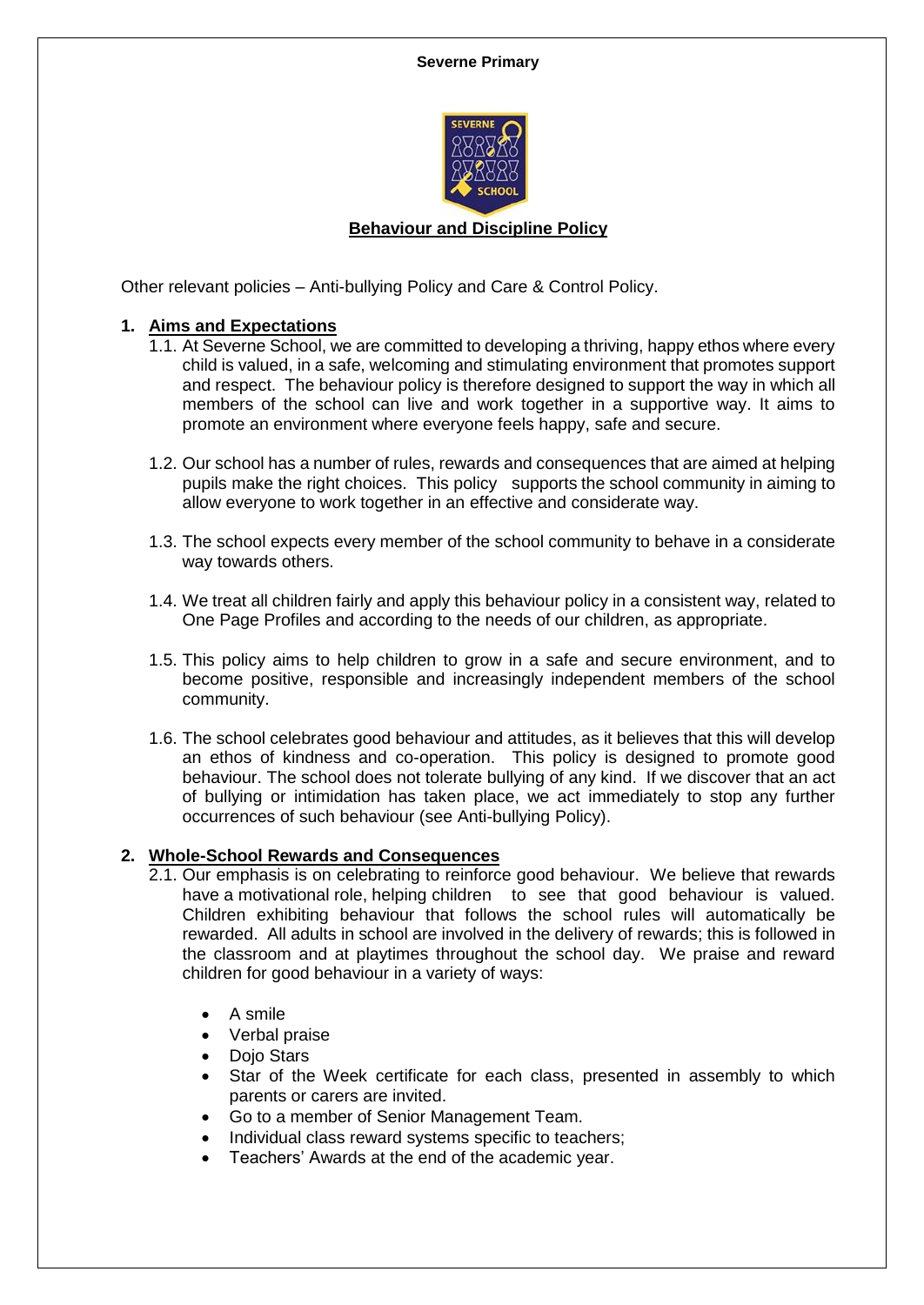- 2.2. Reception, KS1 and KS2 classes use a web-based programme of points, Dojo Stars (based on BGFL 365). ).
- 2.3. Dojo Star awards are given to reward children who earn 100 Dojos (Bronze), 250 Dojos (Silver), 400 Dojos (Gold), 1,000 Dojos (Platinum) and Diamond (2000). Awards will be given out in regular assemblies and children will be given a certificate to take home. Dojo Stars will be built up throughout the academic year.
- 2.4. Dojo stars can be given to a child by any member of staff within the school.
- 2.5. Our school employs a number of whole-school rules that every child is aware they need to adhere to; these are a means of promoting good relationships to help us to create a safe, positive and encouraging learning environment. These are clearly displayed in every classroom and are consistent throughout the school so children know what is expected of them at all times. The following are discussed with each class both at the beginning of each academic year and throughout the year, as a way of encouraging and reinforcing good behaviour:
	- We keep our hands, feet and objects to ourselves
	- We use everybody's correct name
	- We follow the teachers' and teaching assistants' instructions immediately
	- We use our manners and show each other respect
	- We do our best.
- 2.6. When behaviour is unacceptable and a school rule has been broken, there is a hierarchy of consequences in place that the children are familiar with. The Class Teacher and children also discuss these at the beginning of each academic year. If a consequence is given to a child, it is given in accordance with each individual situation, and is approached justly and fairly. Serious incidents will be escalated according to the professional judgement of Senior Management. These are:
	- 1. A warning to remind you to follow the rules.
	- 2. Two minutes out in another part of the classroom to re-focus. (not the case in EYFS)
	- 3. Five minutes time-out in another classroom.
	- 4. Go to Phase Leader or Assistant Head.
	- 5. Go to Deputy Head Teacher or Head Teacher.
- 2.7. Every child knows the standard of behaviour that we expect in our school. If there are incidents of 'anti-social behaviour' that the class teacher believes warrants a wholeclass discussion, then this will be broached during PSHE or circle time sessions.
- 2.8. Recording incidents of unacceptable behaviour
	- A warning chart is displayed in every class room which serves as a record and a reminder to the children about their behaviour throughout the day. (This is not the case in EYFS)
	- Serious incidents involving intentional harm emotionally or physically are specifically noted on the chart. Serious incidents will be escalated according to the professional judgement of Senior Management and will be recorded.
	- The classroom trackers will be monitored on a half-termly basis by the B.Co, referring any recurring incidents or concerns to the Pastoral Manager.
- 2.9. All members of staff are aware of the regulations regarding the use of force by teachers, as set out in DCSF Circular 10/98, relating to section 550A of the Education Act 1996: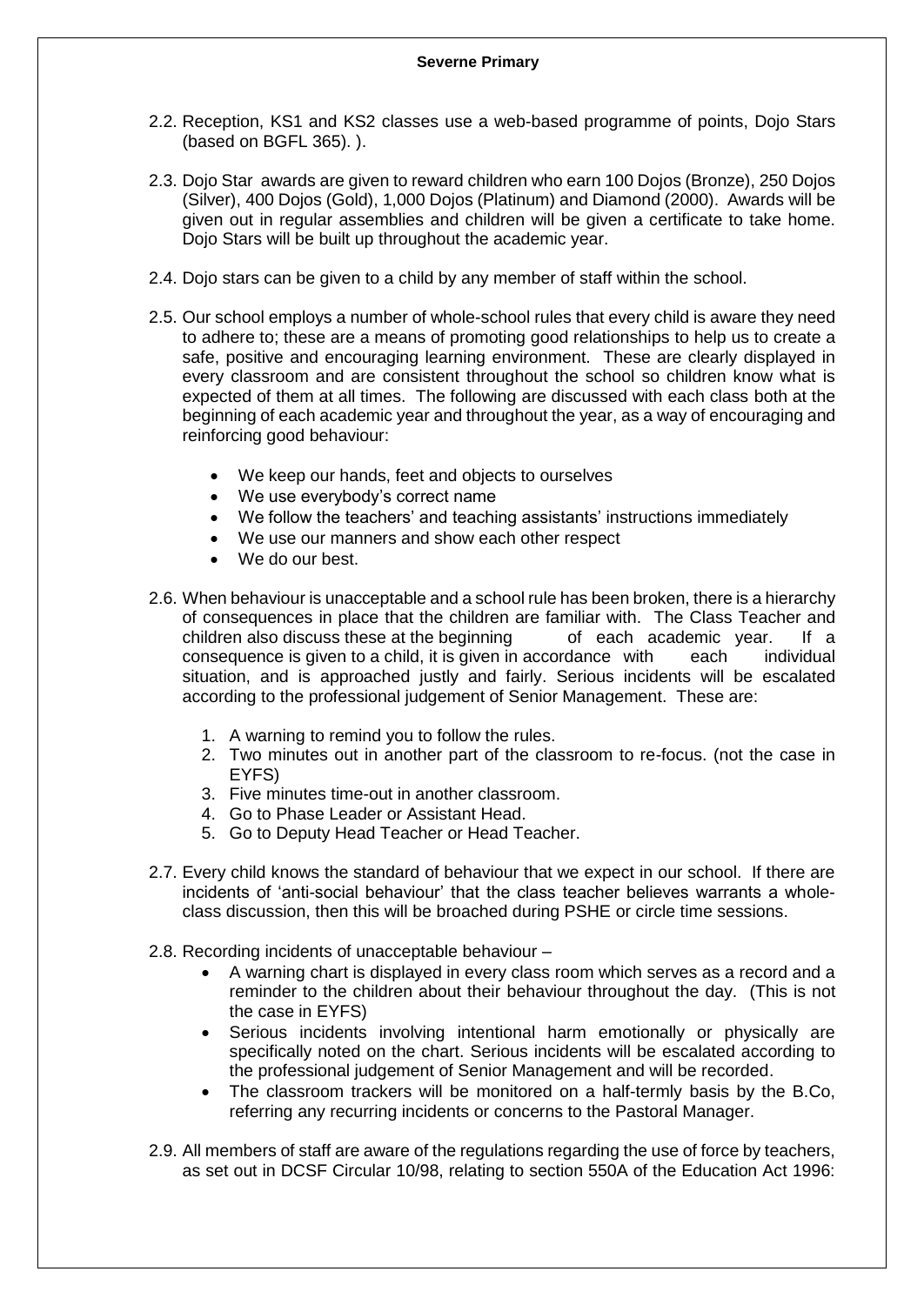### **Severne Primary**

*The Use of Force to Control or Restrain Pupils.* Staff only intervene physically to restrain children or to prevent injury to a child or damage to property, or if a child is in danger of hurting him/herself. The actions that we take are in line with the government/LA guidelines on the restraint of children (See Care & Control Policy). All of our Senior Management Team together with the Behaviour Co-ordinator and Pastoral Manager are 'Team Teach' trained in de-escalation techniques [\(www.teamteach.co.uk\)](http://www.teamteach.co.uk/).

## **3. Phase-Specific Rewards and Consequences**

## **3.1. EYFS Setting – Nursery**

- 3.1.1. Children in the Nursery setting receive more immediate rewards for good behaviour, in the form of verbal praise and stickers.
- 3.1.2. As a consequence of their actions, children in Nursery are given verbal warnings, a reminder of the choice they are making and if they continue, they are given a Time Out by a member of staff for a short, allotted amount of time.

# **3.2. EYFS Setting - Reception**

3.2.1. In Reception, Dojo Stars are used to reward good behaviour.

Children will be verbally reminded of their behaviour (Was not effective in EYFS) **3.3. Key Stage 1**

# **4. The Role of the Class Teacher**

- 4.1. It is the responsibility of the Class Teachers to ensure that the school rules are consistently enforced in their classes, and that their class behaves in a responsible manner during the period that they are in the teacher's care.
- 4.2. The Class Teachers in our school have high expectations of the children in terms of behaviour, and they strive to ensure that all children work to the best of their ability.
- 4.3. The Class Teacher treats each child fairly and enforces the classroom rules consistently, rewarding examples of good behaviour to promote and encourage it. The teacher treats all children in their class with respect and understanding.
- 4.4. The Class Teacher reports to parents about the progress of each child in their class: at Parents' Evenings, through the annual school report and through informal discussion before and after school. The Class Teacher may also contact a parent if there are concerns about the behaviour or welfare of a child.

## **5. The Role of the Behaviour Co-ordinator (B.Co)**

- 5.1. The B.Co is the first point of contact for any behaviour concerns, either through an Inclusion Referral Form, through monitoring of incidents recorded on the classroom trackers or an informal discussion. If a child is causing concern by exhibiting unacceptable behaviour, then the B.Co will discuss this with the teacher raising the concern. They may contact parents. The B.Co manages this initiative with support from the Local Authority's Behaviour Support Service (City of Birmingham School, CoBS). This is a tiered process through which a child and teacher can receive support to help reduce and eradicate incidents of unacceptable behaviour. The support process is monitored and reviewed and a decision is then made as to whether the child needs further support. The B.Co also liaises with the school's SENCo, where necessary, when considering appropriate support for a child.
- 5.2. The school's Nurture Room (known to the children as the Butterfly Room) is also used to support children who display social, emotional and behavioural difficulties. Staff refer children to the B.Co, who are then Boxall Profiled as a baseline of their emotional and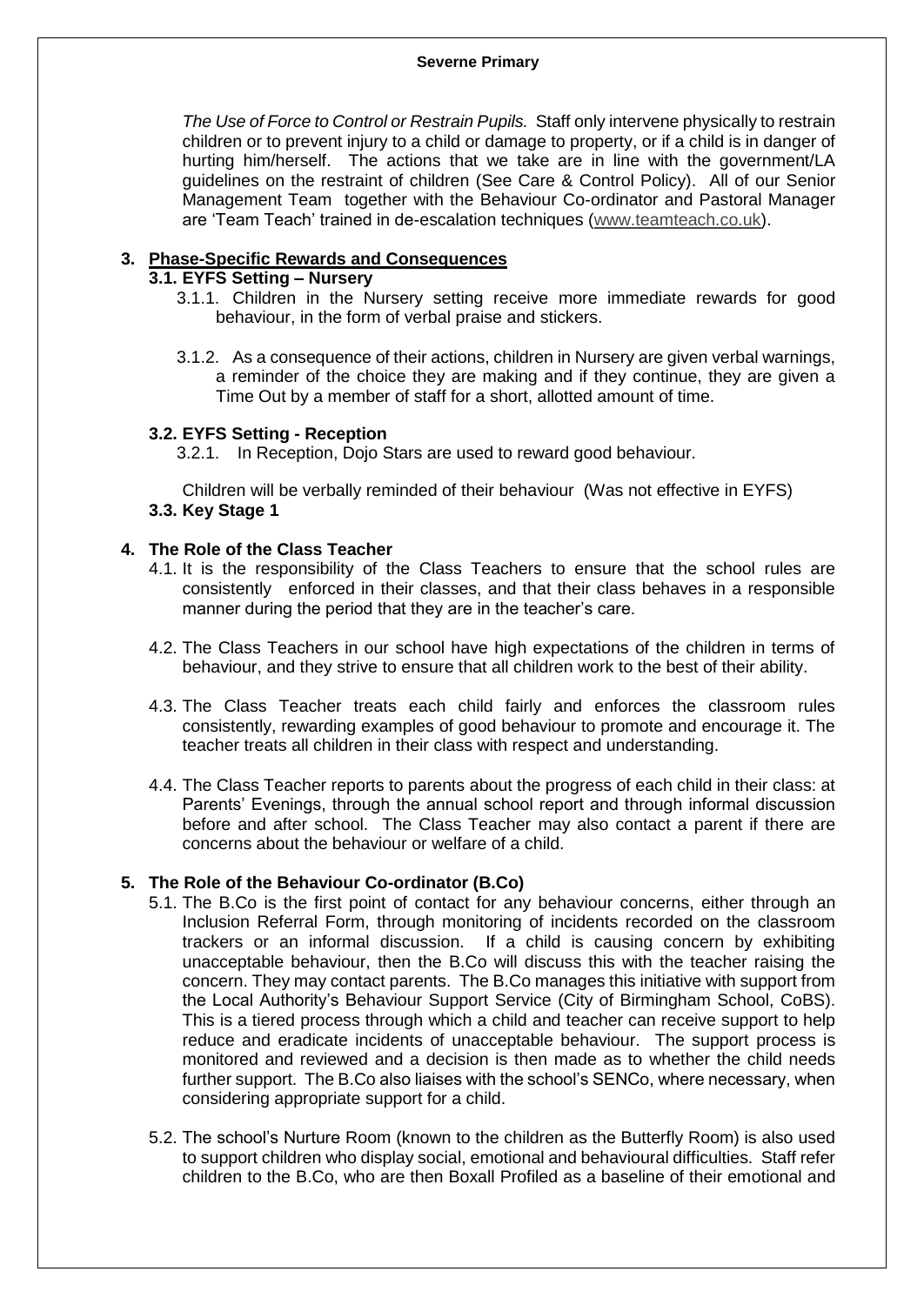### **Severne Primary**

behavioural difficulties. Children who secure a place tend to have exhibited behaviour that causes concern to the class teacher; this may range from a lack of confidence or knowledge of rules of social interaction through to being unable to manage their own feelings in an appropriate manner. Children are re-profiled termly and line with Pupil Progress Meetings to assess their progress (in terms of behavioural, social and emotional development) and further needs. The aim of the child's participation in an intervention in the Nurture Room is to boost their independence and ability to access the curriculum in school, whilst helping them to develop the social and emotional skills needed to feel happy and secure in life. The activities that are used in the Nurture Room follow a variety of programmes including SEAL (Social and Emotional Aspects of Learning) activities and a variety of other emotional literacy activities. Some parents are involved in their child's learning through fortnightly participation in SEAL sessions with their child.

5.3. For pupils who exhibit the need for ongoing support for their behaviour, the B.Co and SENDCO willdevise an One Page Profile (OPP) in discussion with parents, Nurture Room staff, Pastoral Manager and the SENCO. Other supportive agencies may be contacted – CoBS, CAMHS and other relevant organisations.

# **6. The Role of the Head Teacher**

- 6.1. It is the responsibility of the Head Teacher, under the School Standards and Framework Act 1998, to implement the school behaviour policy consistently throughout the school, and to report to governors, when requested, on the effectiveness of the policy. It is also the responsibility of the Head Teacher to ensure the health, safety and welfare of all children in the school.
- 6.2. The Head Teacher supports the staff by implementing the policy, by setting the standards of behaviour, and by supporting staff in the implementation of the policy.
- 6.3. Along with the records kept by Class Teachers, the Pastoral Manager keeps a log of all reported serious incidents of unacceptable behaviour.
- 6.4. The Head Teacher has the responsibility for giving fixed-term exclusions to individual children for serious acts of unacceptable behaviour. For repeated or very serious acts of anti-social behaviour, the Head Teacher may permanently exclude a child. The Chair of Governers is notified of such actions.

## **7. The Role of Parents and Carers**

- 7.1. The school collaborates actively with parents and carers, so that children can receive consistent messages about how to behave at home and school. Parents/carers have received a copy of the rules, rewards and consequences that are displayed in every classroom, in the prospectus, as well as on the school website.
- 7.2. We try to build a supportive dialogue between home and the school, and we inform parents and carers immediately if we have concerns about their child's welfare or behaviour.
- 7.3. If the school has to use reasonable sanctions to punish a child, we expect parents and carers to support the actions of the school. If parents and carers have any concerns about the way that their child has been treated, they should contact the Class Teacher or Pastoral Manager.

## **8. The Role of Governors**

8.1. The governing body has the responsibility of setting down these general guidelines on standards of discipline and behaviour, and of reviewing their effectiveness. The governors support the Head Teacher in adhering to these guidelines.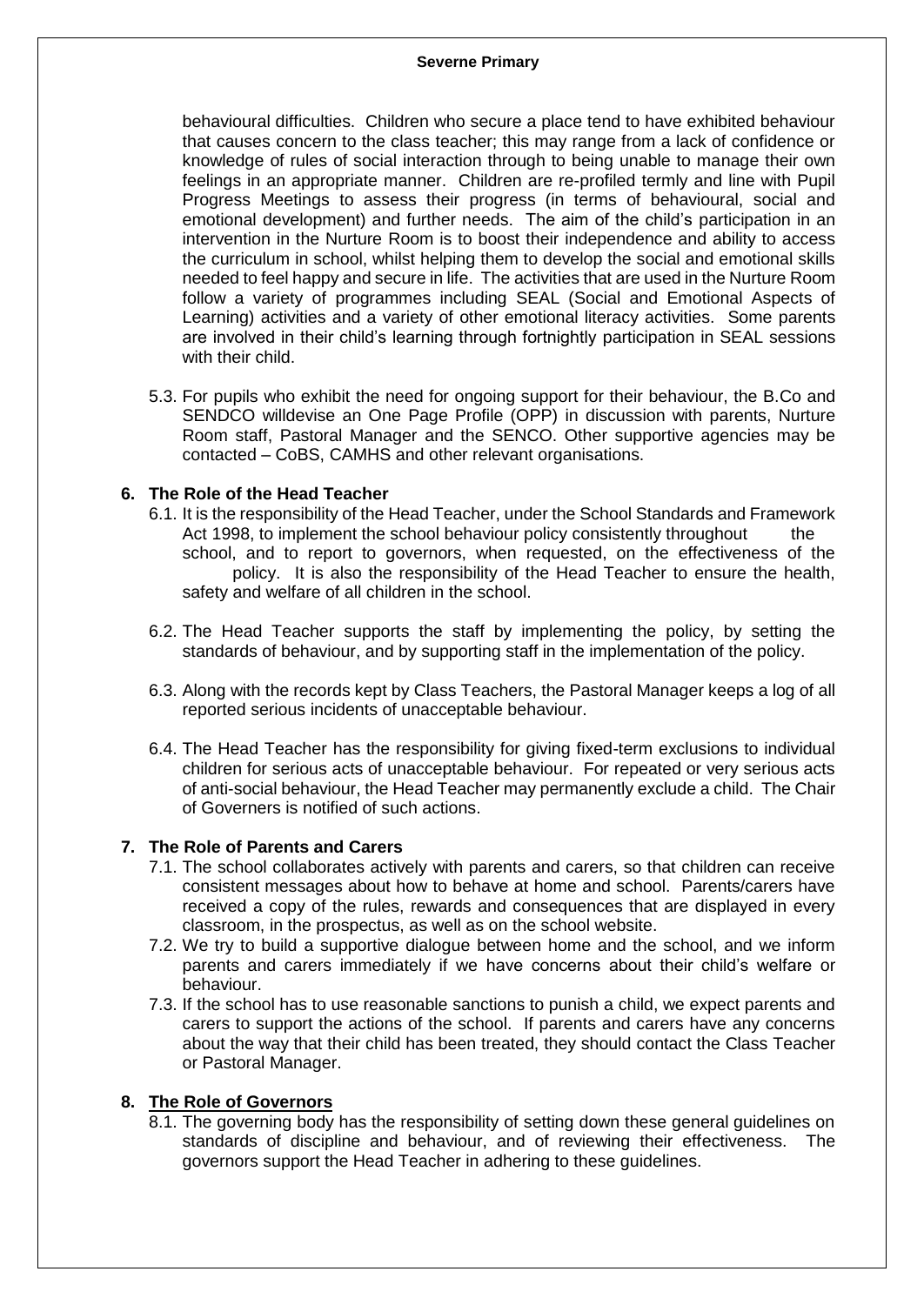8.2. The Head Teacher has the day-to-day authority to implement the school's policy on behaviour and discipline, but governors may give advice to the Head Teacher about particular disciplinary issues.

# **9. Fixed-Term and Permanent Exclusions**

- 9.1. We do not wish to exclude any child from our school, but sometimes this may be necessary. The school has therefore adopted the national list of reasons for exclusion, and the standard guidance, called 'Improving behaviour and attendance: guidance on exclusion from schools and Pupil Referral Units (DCSF, September 2008). We recognise the legislative changes which took effect from September 2007, namely the duty on schools and local authorities to make full-time educational provision for excluded pupils from day 6 of their exclusion, the duty on parents and carers to ensure their child is not present in a public place during the first five days of an exclusion, and the duty on heads to offer the parent a reintegration interview in respect of certain fixedperiod exclusions.
- 9.2. In order to avoid the risk of permanent exclusion, and support a pupil, our school adopts the Birmingham LA guidance on managed moves (see 'Guidance on Managed Moves for Birmingham Schools and Support Services') where a pupil takes part in a planned and supported transfer to another school.
- 9.3. Only the Head Teacher (or the Teacher in charge) has the power to exclude a pupil from school**.** The decision to exclude a pupil is made in response to serious breaches of the school's behaviour policy, and where allowing the pupil to remain in school would seriously harm the education or welfare of the pupil or others in the school (see 'Improving behaviour and attendance : guidance on exclusion from schools and Pupil Referral Units.' DCSF, September 2008). The Head Teacher may exclude a pupil for one or more fixed periods, for up to 45 days in any one school year. In extreme and exceptional circumstances, the Head Teacher may also exclude a pupil permanently. It is also possible for the Head Teacher to convert fixed-term exclusion into a permanent exclusion, if the circumstances warrant this.
- 9.4. If the Head Teacher excludes a child, he informs the parents/carers immediately, giving reasons for the exclusion. At the same time, the Head Teacher makes it clear to the parents/carers that they can, if they wish, appeal against the decision to the governing body. The school informs the parents/carers how to make any such appeal.
- 9.5. The Head Teacher informs the LA and governing body about any permanent exclusion, and about any fixed-term exclusions beyond five days in any one term.
- 9.6. The governing body itself cannot either exclude a child or extend the exclusion period made by the Head Teacher.
- 9.7. The governing body has a discipline committee which is made up of between three and five members. This committee considers any permanent exclusion appeals on behalf of the governors.
- 9.8. When an appeals panel meets to consider a permanant exclusion, they consider the circumstances under which the child was excluded, consider any representation by parents/carers and the LA, and consider whether the child should be reinstated.
- 9.9. If the governors' appeals panel decides that a child should be reinstated, the Head Teacher must comply with this ruling.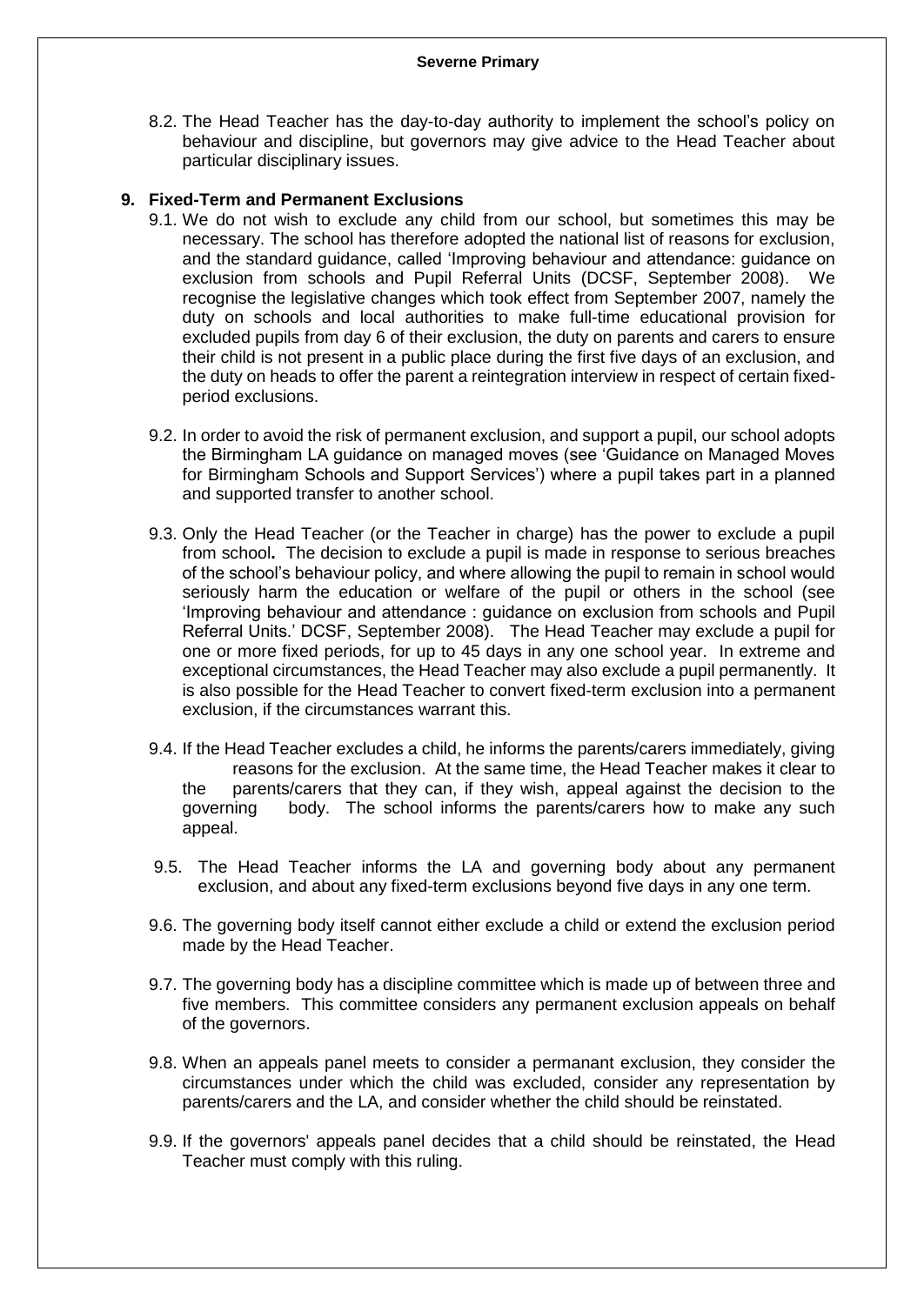## **10. Drug and Alcohol Related Incidents**

- 10.1. It is the policy of this school that no child should bring any drug, legal or illegal, to school. If a child will need medication during the school day, the parent or carer should notify the school and ask permission for the medication to be brought. This should be taken directly to the school office for safekeeping. Any medication needed by a child while in school must be taken under the supervision of a teacher or other adult worker, following consultation with the school's Pastoral Manager.
- 10.2. The school will take very seriously misuse of any substances such as glue, other solvents, or alcohol. The parents or carers of any child involved will always be notified. Any child who deliberately brings substances into school for the purpose of misuse will be punished by a fixed-term exclusion. If the offence is repeated, the child will be permanently excluded, and the police and social services will be informed.
- 10.3. If any child is found to be suffering from the effects of alcohol or other substances, arrangements will be made for that child to be taken home.
- 10.4. It is forbidden for anyone, adult or child, to bring onto the school premises illegal drugs. Any child who is found to have brought to school any type of illegal substance will be punished by a temporary exclusion. The child will not be readmitted to the school until a parent or carer of the child has visited the school and discussed the seriousness of the incident with the Head Teacher.
- 10.5. If the offence is repeated, the child will be permanently excluded.
- 10.6. If a child is found to have deliberately brought illegal substances into school, and is found to be distributing these to other pupils for money, the child will be permanently excluded from the school. The police and social services will also be informed.

#### **11. Monitoring and Review**

- 11.1. The Head Teacher monitors the effectiveness of this policy on a regular basis. He also reports to the governing body on the effectiveness of the policy, as requested, and, if necessary, makes recommendations for further improvements.
- 11.2. The school keeps a variety of records concerning incidents of misbehaviour. The Class Teacher records classroom, playtime and lunchtime incidents on the warning tracker.
- 11.3. In the case of particular behaviour concerns, a teacher may complete a daily behaviour log.
- 11.4. The Head Teacher keeps a record of any child who is suspended for a fixedterm, or who is permanently excluded.
- 11.5. It is the responsibility of the governing body to monitor the rate of fixed term and permanent exclusions, and to ensure that the school policy is administered fairly and consistently. The governing body will pay particular attention to matters of racial equality; it will seek to ensure that the school abides by the non-statutory guidance Technical Guidance for Schools, Equality and Human Rights Commission (Equality and Human Rights Commission, 2014), and that no child is treated unfairly because of race or ethnic background.
- 11.6. The governing body reviews this policy every two years. The governors may, however, review the policy earlier than this if the government or LEA introduces new